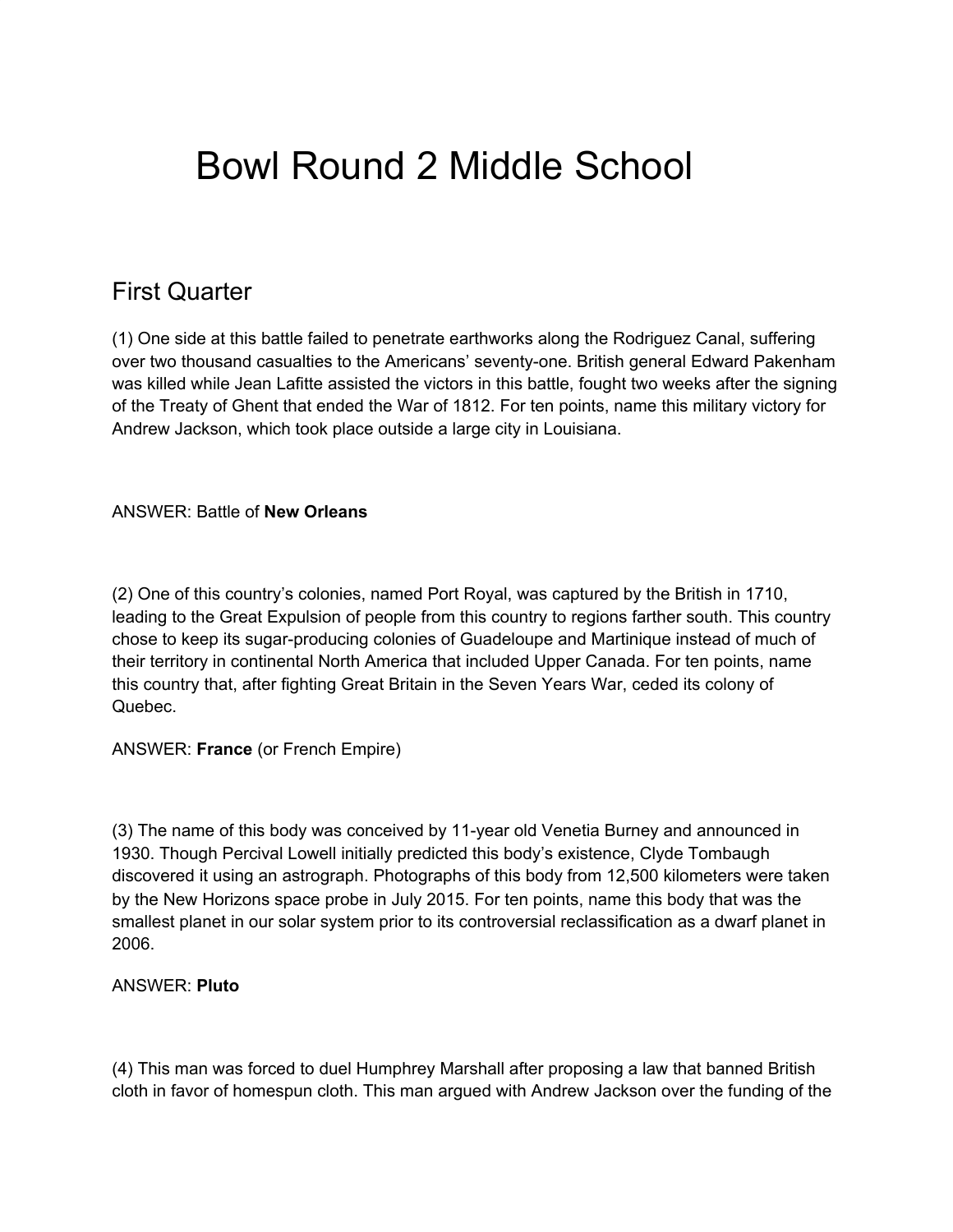Maysville Road as part of the American System. They feuded again when this Speaker of the House awarded the Election of 1824 to John Quincy Adams as part of a "corrupt bargain." For ten points, name this Kentucky senator, known as the "Great Compromiser."

# ANSWER: Henry **Clay**

(5) This dynasty was founded by an emperor who established a secret police force known as the Embroidered Uniform Guard. That emperor's grandson died at the hands of his uncle, Zhu Di, who became the Yongle [yong-luh] Emperor. The Yongle Emperor employed the eunuch Zheng He [zhung-huh] to command his treasure fleet and successfully spread Chinese influence as far as the Persian Gulf. For ten points, name this Chinese dynasty that ruled from 1368 to 1644, perhaps best known today for its fine ceramics.

# ANSWER: **Ming** Dynasty

(6) This Englishman's belief that government must maintain "life, liberty, and estate" was echoed by Thomas Jefferson. He believed that the mind was born without any pre-established ideas, his "tabula rasa." That concept was discussed in An Essay Concerning Human Understanding. He's not Rousseau, but this philosopher argued for a social contract in another of his most famous works. For ten points, name this philosopher and author of Two Treatises of Government.

# ANSWER: John **Locke**

(7) A Velazquez painting of this figure was attacked by suffragette Mary Richardson. A faceless depiction of this figure was discovered in 1908 by Joseph Szombathy in the village of Willendorf. In another painting, this figure is blown to shore by Zephyrus and stands on a giant shell. An armless statue discovered on the island of Milos depicts, for ten points, what goddess whose birth is depicted in a painting by Sandro Botticelli?

ANSWER: **Venus** (accept Aphrodite; accept Venus of Willendorf, Rokeby Venus, Venus de Milo, or Birth of Venus)

(8) This ruler's navy fought off one attack by using fireships to thwart enemies at the battle of Gravelines [grav-LEEN]. One of this ruler's admirals launched a daring raid on Cadiz, boasting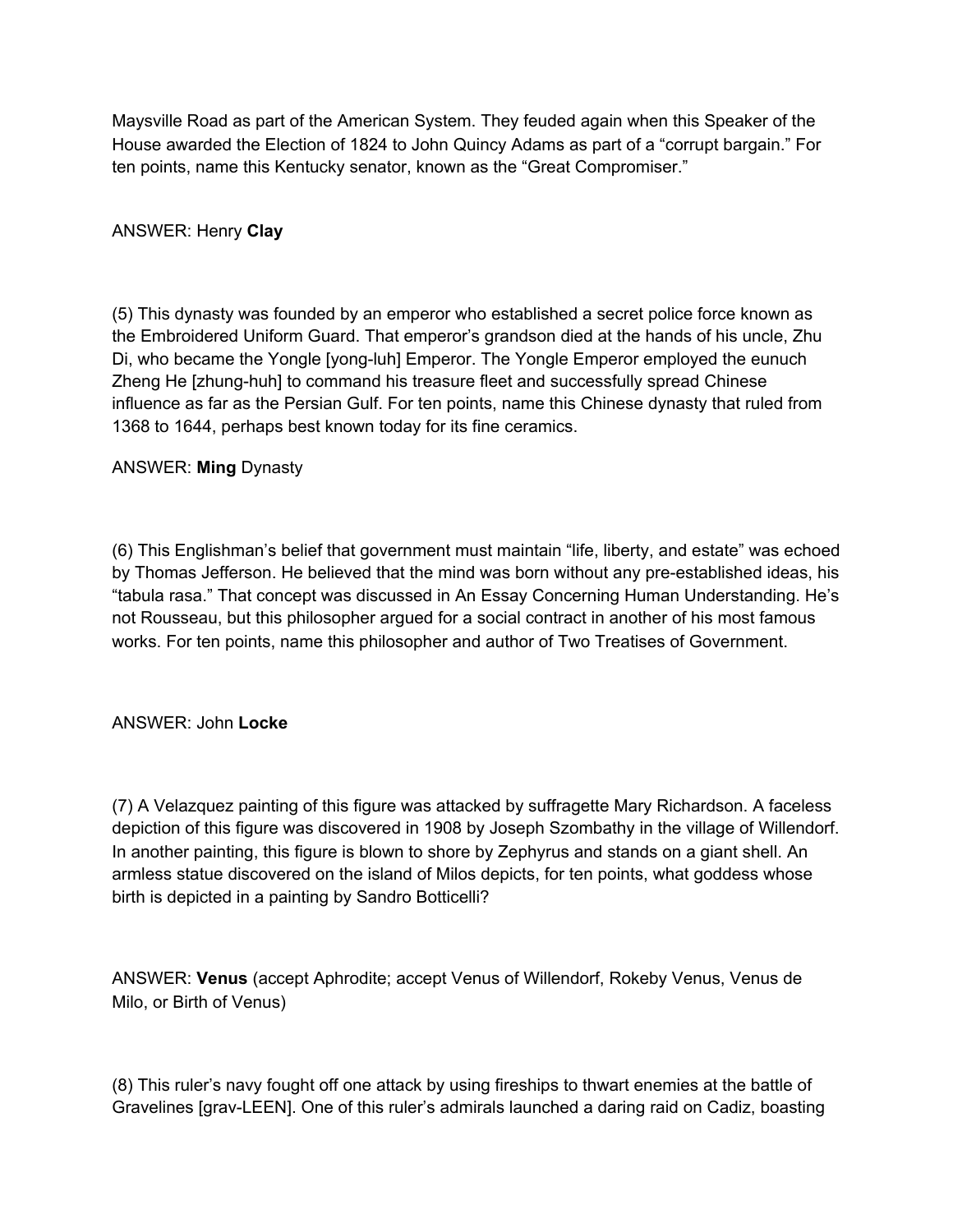he had "singed the beard" of a rival king. This patron of Francis Drake gave the Tilbury speech, where this ruler declared she had the "heart and stomach of a king" in the face of invasion from the Spanish Armada. For ten points, name this daughter of Henry VIII, the "virgin queen" of England.

ANSWER: **Elizabeth I**

# Second Quarter

(1) This man unsuccessfully conspired to get Thomas Pinckney elected president in 1796. This man was married to Eliza Schuyler [SKY-lur], but had an affair with Maria Reynolds. This man who established the U.S. Mint, and was also the primary author of the Federalist Papers, suggested a controversial tax on a particular alcoholic beverage while a member of George Washington's cabinet. For ten points, name this first Secretary of the Treasury, depicted on the U.S. \$10 bill.

# ANSWER: Alexander **Hamilton**

BONUS: What Washington, D.C. building, currently housing the office of Steve Mnuchin, is featured on the back of the U.S. Ten dollar bill?

# ANSWER: **Treasury Building**

(2) The world's tallest statue of a woman commemorates this battle and is known as "The Motherland Calls." Soldiers stationed at Kalach-on-the-Don were encircled as part of this battle's Operation Uranus. A speech by Adolf Hitler named after this battle ends with him exclaiming "I do not want a second Verdun there!" An attempt to provide supplies to one side during Operation Winter Storm was thwarted by terrible weather at this 1942-43 battle. Over 1.7 million casualties occurred at, for ten points, what massive World War Two battle, where Germany surrendered to the Soviet Union

#### ANSWER: Battle of **Stalingrad**

BONUS: The initial German goal at the Battle of Stalingrad was to block this river on which Stalingrad lay, the longest river in Europe.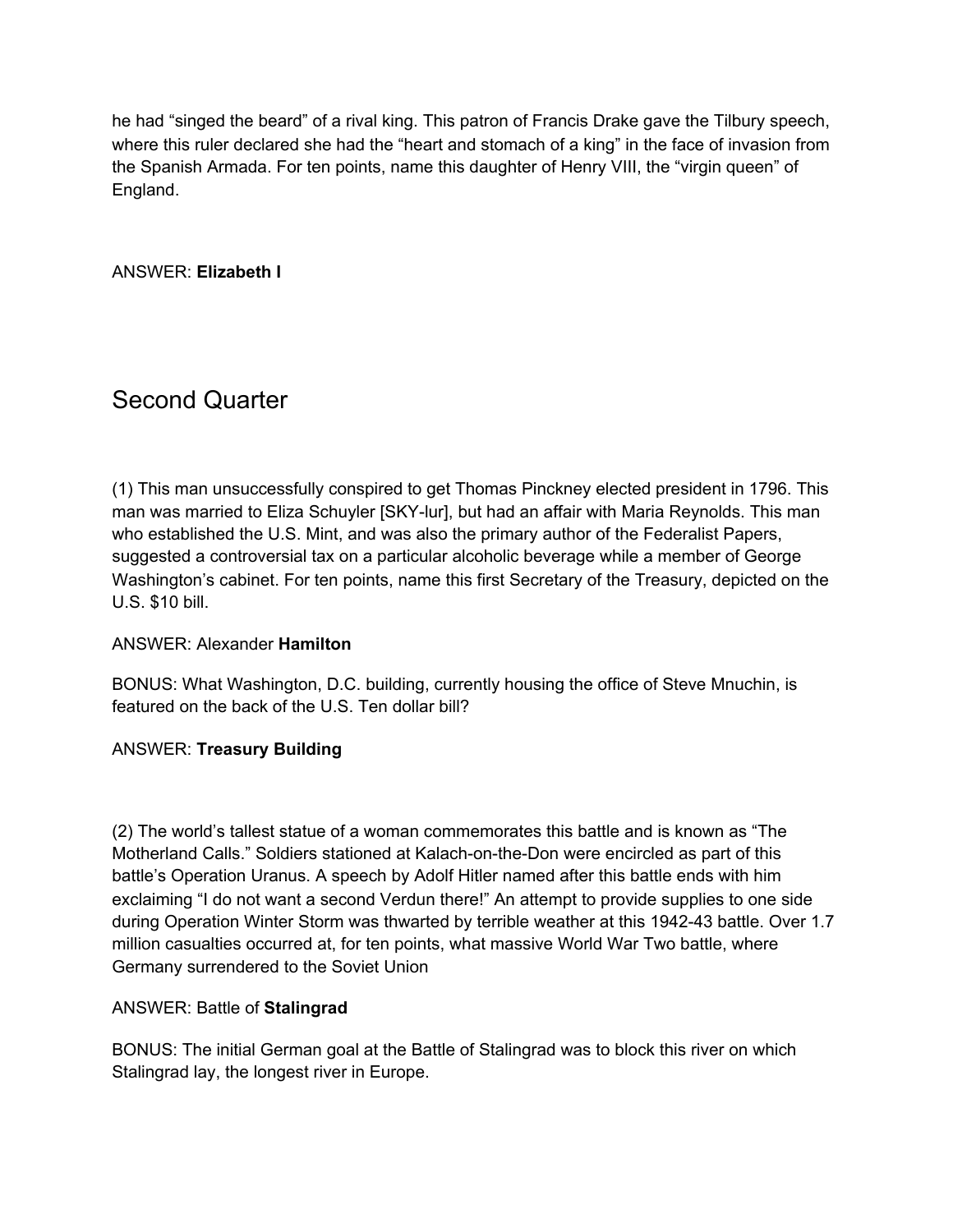## ANSWER: **Volga**

(3) The original land that made up this city during colonial times was bought by Jacob Van Curler and was used to establish Fort Hoop. This city derived its name from the English home town of Samuel Stone who brought settlers to this location from what is now Cambridge, Massachusetts. A treaty between New Netherland and the residents of this city in New England established a boundary along its colony's namesake river. A state quarter depicts a tree in this city where residents secretly hid a colonial charter. Located near New Haven, for ten points, name this capital of Connecticut.

# ANSWER: **Hartford**, Connecticut

BONUS: In 1944, one of the worst fire disasters in U.S. history occurred in Hartford where 167 people were killed at a performance given by Ringling Brothers and Barnum and Bailey. What kind of performance was this?

#### ANSWER: **Circus**

(4) This vessel's remains are located at the Newport News Mariners Museum. The namesake of a type of warship with revolving gun turrets, this vessel was designed by John Ericcson, built in Brooklyn, and mocked as a "cheesebox on a raft." This warship's arrival saved the USS Minnesota, and Lt. John Worden commanded it during its best known action at Hampton Roads, in which it faced a converted wooden craft formerly known as the Merrimack. For ten points, name this Civil War ironclad warship that fought for the Union against the CSS Virginia.

#### ANSWER: USS **Monitor**

BONUS: The Monitor sank near this cape off North Carolina, named for a Native American tribe on the island of Croatoan, called the "Graveyard of the Atlantic." ANSWER: Cape Hatteras

(5) The Carillon at this site was created by Coca-Cola for the 1964 World's Fair. The largest bas-relief sculpture in the world can be found at this site. A 2013 bell-ringing was held here during the fiftieth anniversary of Martin Luther King's "I Have a Dream Speech" in which King said "Let Freedom Ring from [this site] of Georgia." After the release of Birth of a Nation, this monument became the site of the founding of the second Ku Klux Klan. Made of quartz monzonite, this monument contains depictions of Jefferson Davis and Robert E. Lee. For ten points, name this Confederate equivalent of Mount Rushmore.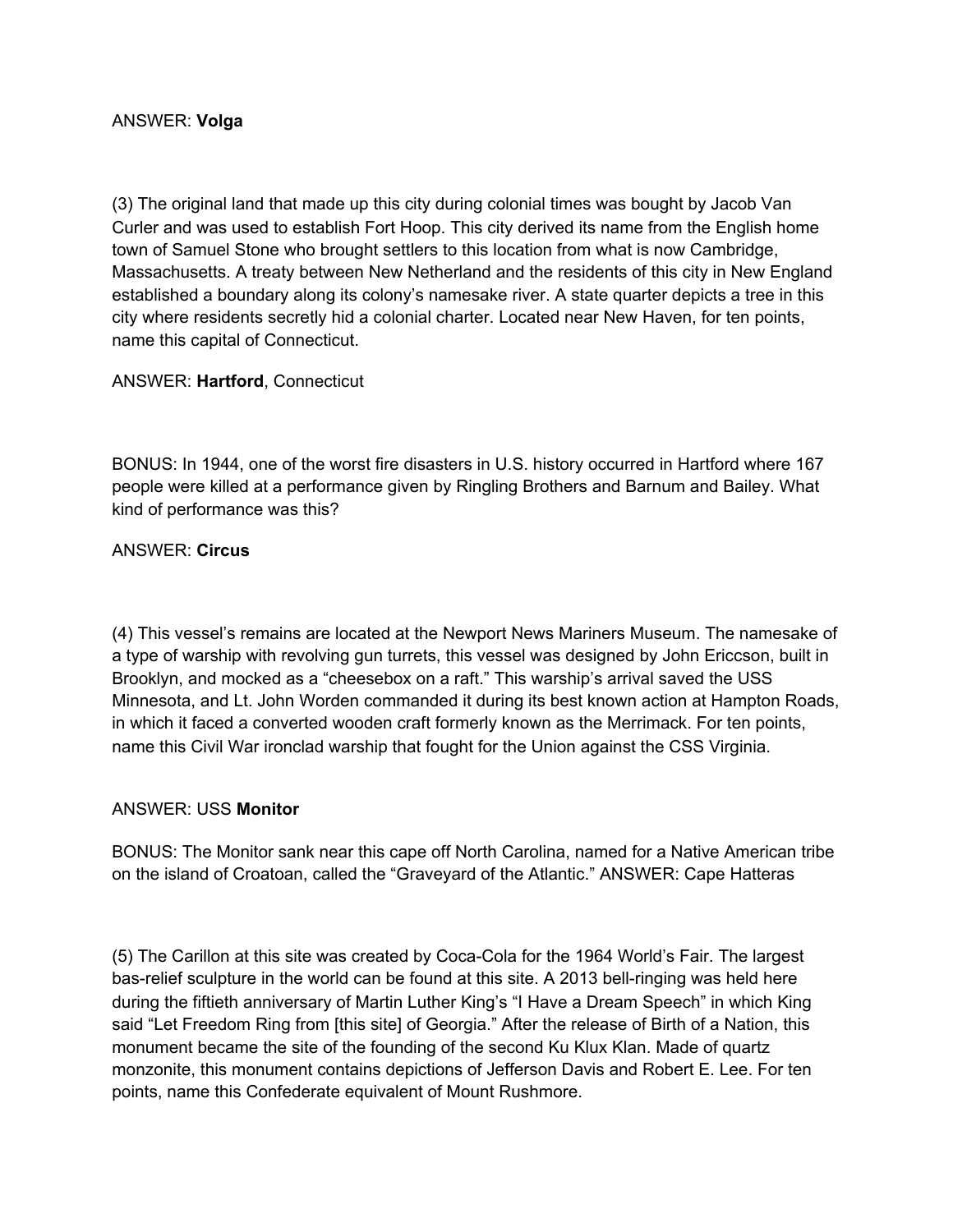# ANSWER: **Stone Mountain Park**

BONUS: Stone Mountain Park opened on April 14 of this year, 100 years to the day after the assassination of Abraham Lincoln.

## ANSWER: **1965**

(6) The first person to hold this position once vomited on stage during an election debate. John MacDonald was the second-longest holder of this position, after only William Lyon Mackenzie King. Another holder of this position enforced the only peacetime usage of the War Measures Act in response to the October Crisis and was the father of the current holder of this position, who succeeded Stephen Harper. For ten points, name this position currently held by Justin Trudeau.

# ANSWER: Prime Minister of Canada

BONUS: Canadian Prime Minister Lester B. Pearson won the 1957 Nobel Peace Prize for his role in resolving the conflict over what strategic waterway?

## ANSWER: **Suez Canal**

(7) During the Boer War, this man served as a journalist and escaped from prison after being captured by Boer troops. In one speech, this man urged his countrymen to fight on the beaches and landing areas and never give up. This man claimed that he had nothing to offer but "blood, toil, sweat, and tears." After the resignation of Neville Chamberlain, this man rose to his highest position of Prime Minister and led the U.K.'s staunch resistance to Nazi Germany. For ten points, name this influential British leader.

#### ANSWER: Winston **Churchill**

BONUS: Churchill's resolve remained unshaken despite facing this Nazi bombing campaign from September 1940 to May 1941. Its name is taken from the German word for "Lightning." ANSWER: The **Blitz**

(8) The commercials during Super Bowl XXXIV [34] were named after this period. Steve Case and Ted Leonsis led one organization that declined but survived during this period. Mark Cuban made his fortune during this era, which was followed by collapses from Egghead Software, eToys, and Yahoo!. For ten points, name this venture capital-fueled bubble in the late-90s and early-2000s whose name derives from its hype of Internet-based companies.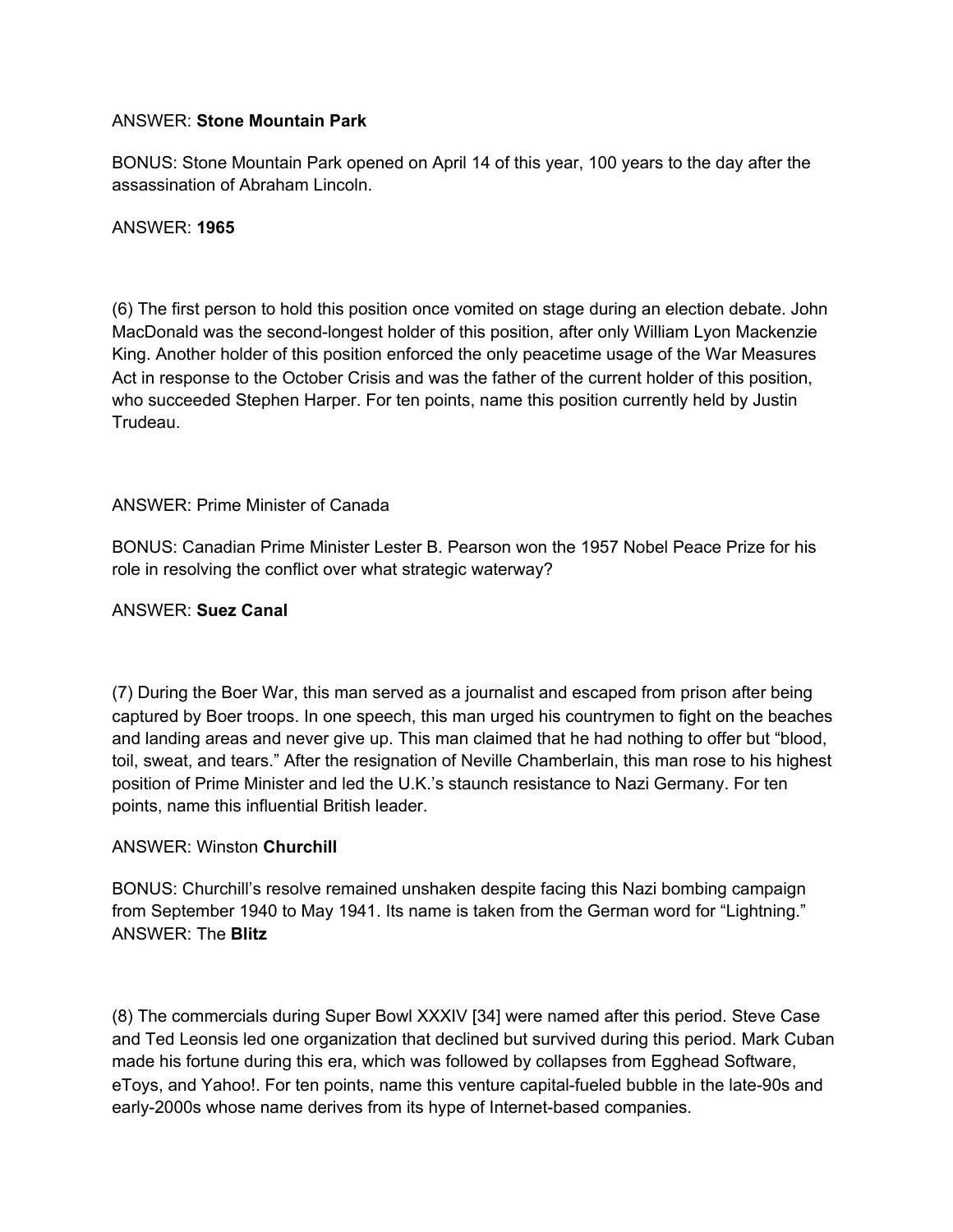ANSWER: **Dot-com bubble or boom** (prompt on answers relating to 90s or 00s, accept Tech bubble or Internet bubble before it is mentioned))

BONUS: This company, whose sock puppet mascot was featured in the 1999 Macy's Thanksgiving Day parade, was one of the largest collapses during the dot-com bubble. It sold items such as dog food.

ANSWER: **Pets.com**

# Third Quarter

The categories are . . .

- 1. Battle of San Juan Hill
- 2. Revolutions of 1848
- 3. Southeast Asian Countries

Battle of San Juan Hill

Name the...

(1) War in which the battle took place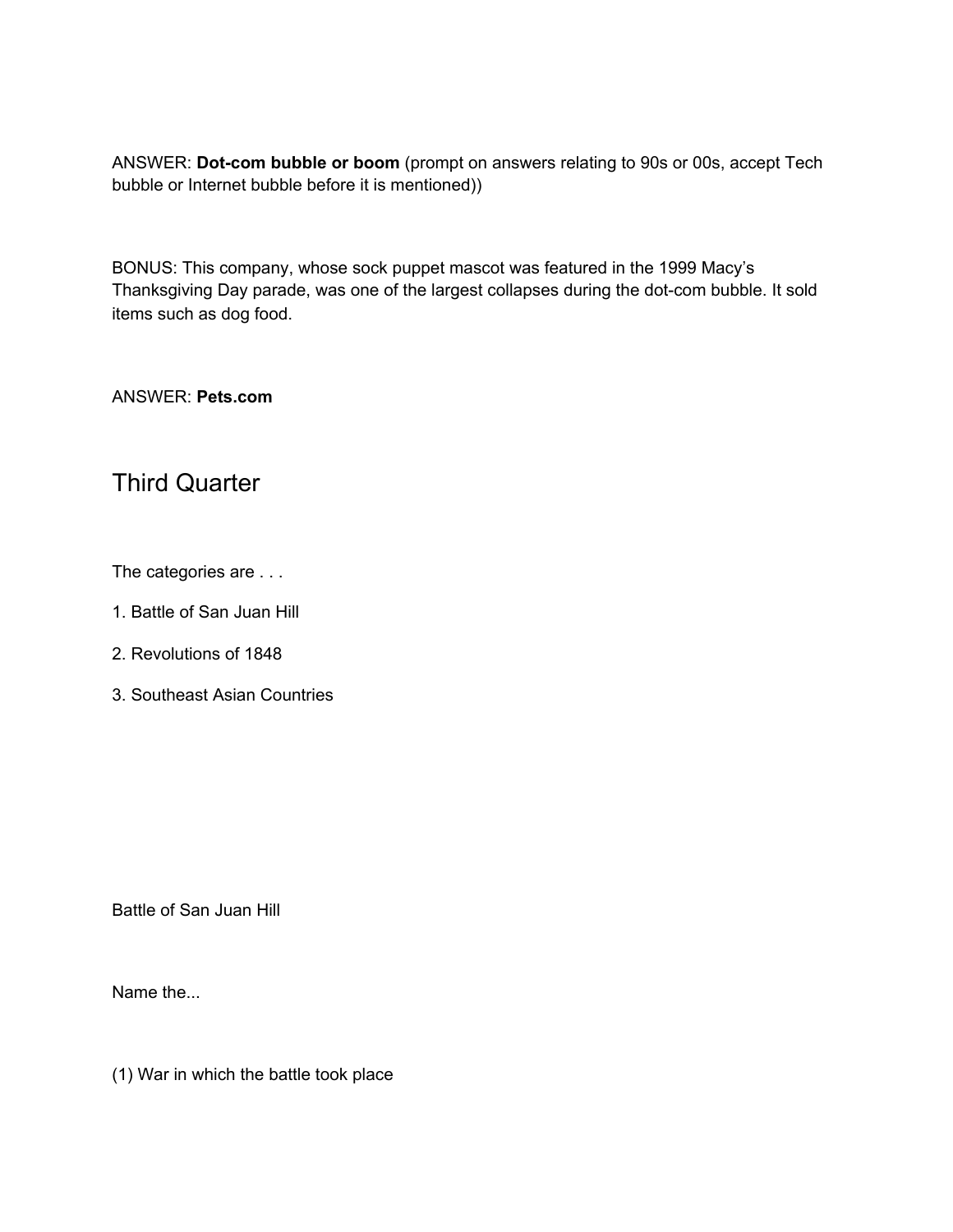# ANSWER: **Spanish-American** War

(2) Future U.S. president who led a volunteer unit

#### ANSWER: **Theodore Roosevelt** (accept Teddy Rooosevelt)

(3) Alliterative nickname of the the U.S. volunteer cavalry unit led by that future president

#### ANSWER: **Rough Riders**

(4) Country in which the battle took place

ANSWER: **Cuba**

(5) Nickname of the African-American regular cavalry unit that was first to the top of Kettle Hill

#### ANSWER: **Buffalo Soldiers**

(6) Future commander of the American Expeditionary Forces in World War One who fought on Kettle Hill

ANSWER: John J. **Pershing**

Revolutions of 1848

Name the...

(1) Continent where the majority of the noted revolutions took place

ANSWER: **Europe**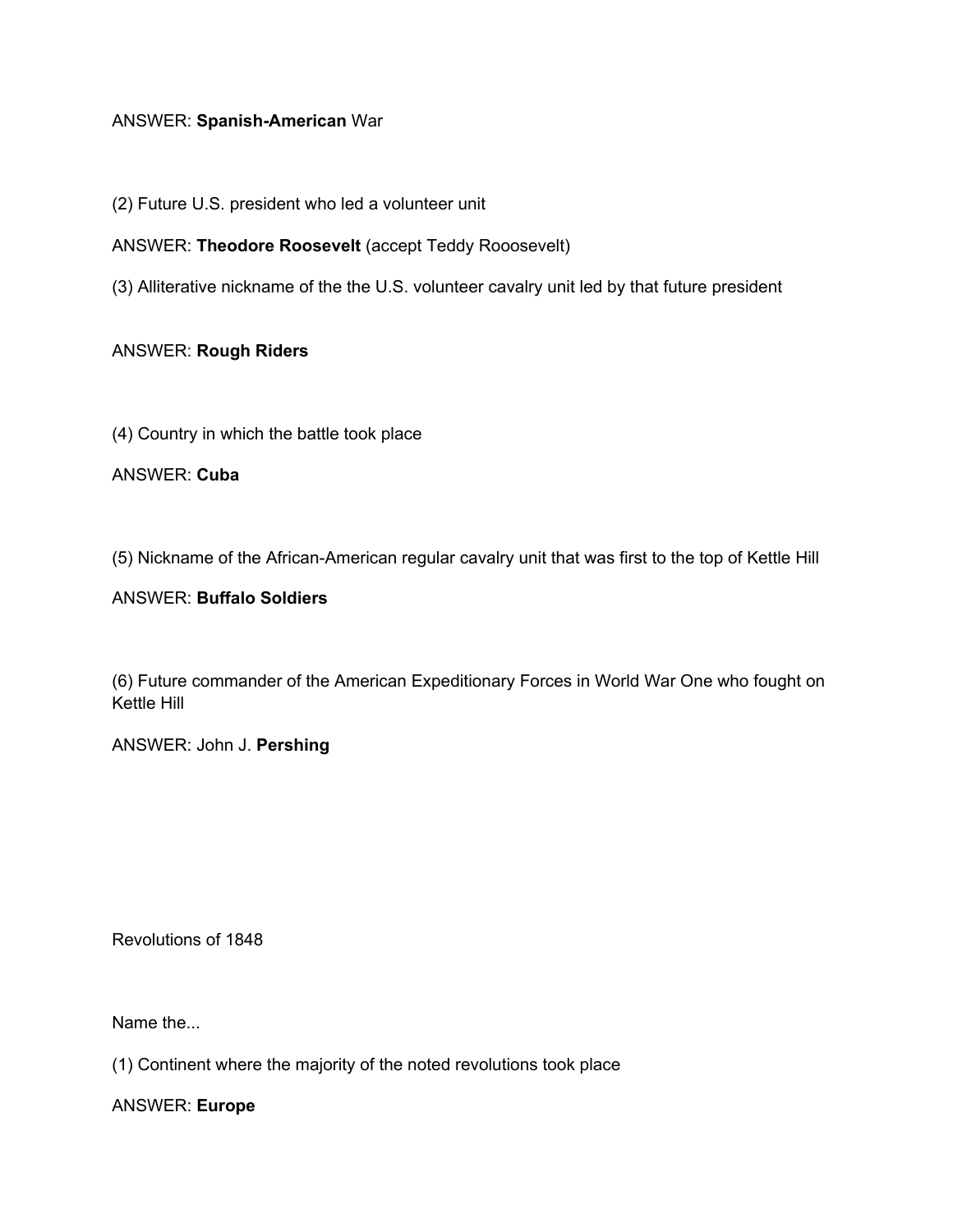(2) System that tied peasants to land, abolished in Austria

## ANSWER: **Serfdom**

(3) City that was the site of the June Days, leading to the establishment of the Second Republic ANSWER: **Paris**

(4) French king from the House of Orleans forced to abdicate by the revolution

# ANSWER: **Louis Philippe** I

- (5) Austrian chancellor who resigned due to the revolution
- ANSWER: Klemens von **Metternich**
- (6) Country whose revolution was led by Lajos [LAH-johsh] Kossuth

ANSWER: **Hungary**

Southeast Asian Countries

Name the modern Southeast Asian country...

(1) That declared independence from Spain in 1898 and gained it from the US in 1946

ANSWER: Republic of the **Philippines**

(2) Where the Battle of Dien Bien Phu was fought, once divided into North and South

ANSWER: Socialist Republic of **Vietnam**

(3) Where the Khmer Rouge led by Pol Pot carried out genocide resulting in the infamous "killing fields" ANSWER: Kingdom of Cambodia (accept Kampuchea)

(4) Once led by Lee Kuan Yew and founded as a colony by Stamford Raffles

ANSWER: Republic of **Singapore**

(5) Whose president Suharto led from its capital Jakarta

ANSWER: Republic of **Indonesia**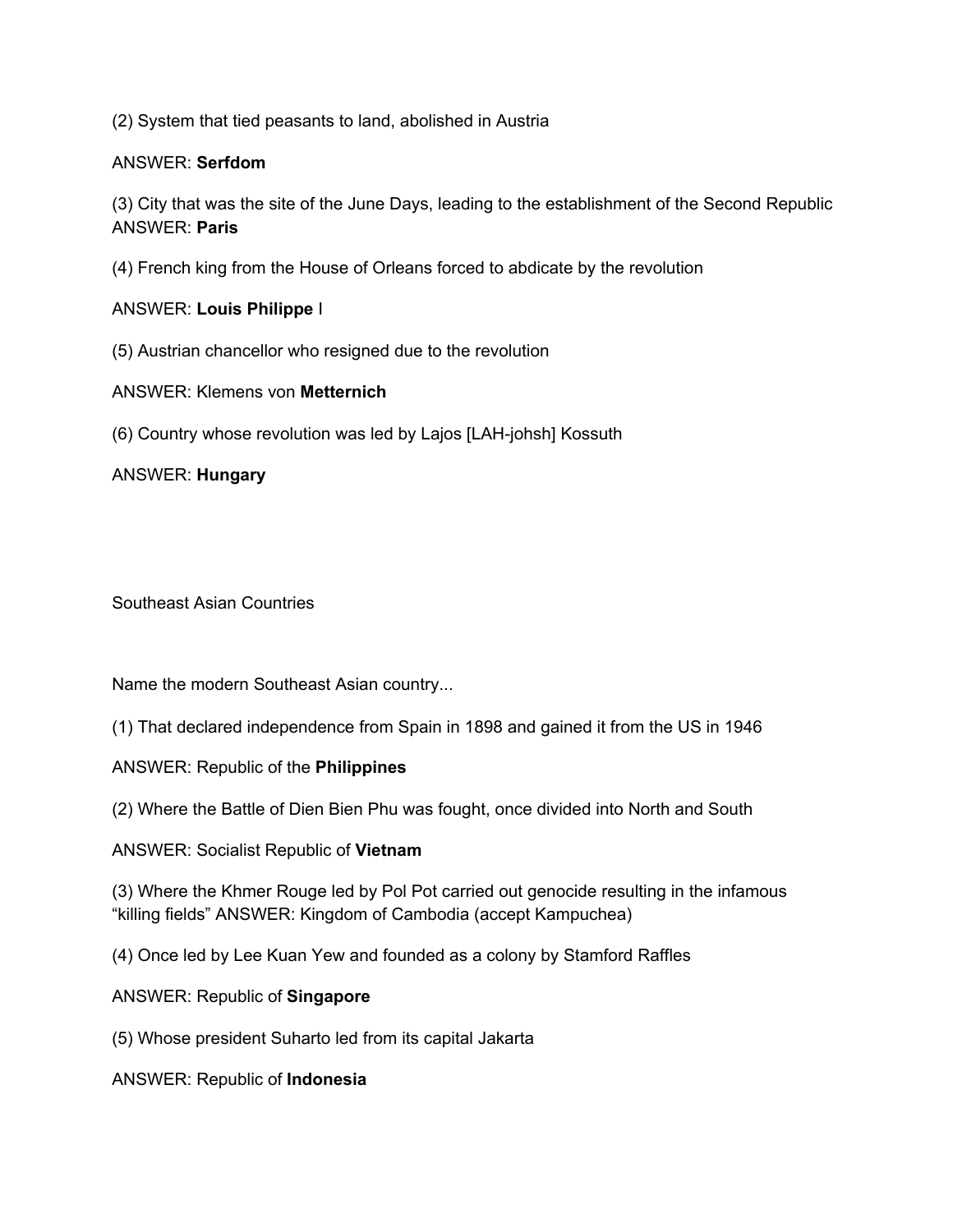(6) Home to 1990 Nobel Peach Prize winner Aung San Suu Kyi [CHEE], its first State **Counsellor** 

ANSWER: Republic of the Union of **Myanmar** (accept Burma)

# Fourth Quarter

(1) **Perhaps the first person to serve in this role in the U.S. was former journalist Judson Welliver during the administrations of Harding and Coolidge. Much of Profiles in Courage was co-written by another person with this role named Ted Sorenson. While holding this role during Nixon's administration, (+) William Safire created the term "nattering nabobs of negativism." Another person in this role, Peggy Noonan, coined the phrases "a kinder, gentler nation" and "Read my (\*)** lips: no new taxes." For ten points, name this profession of those who write inaugural comments and presidential State of the Union comments.

ANSWER: Presidential *Speechwriters* (accept equivalents)

(2) **One of these two countries refused to use force to put down the revolt of Colonel Ahmed Urabi, prompting the other to intervene militarily. Another incident between these two countries featured a territorial dispute in Sudan and ended with a troop standoff in (+) Fashoda. These two countries later worked with David Ben-Gurion in Operation Musketeer, deploying paratroopers to thwart Gamel Abdel Nasser's (\*)** nationalization of a waterway. For ten points, name these two European powers that joined forces in the Suez Crisis.

ANSWER: *United Kingdom* (accept UK, Britain, or England) and *France*

(3) **Nicolay de Caveri created one of these items based on another that a fellow countryman smuggled out of Portugal. Fifty-three of these were collected by Abraham Ortelius to create the Theatrum Orbis Terrarum. The preservation of (+) angles in a 1569 object of this type resulted in several key distortions. Martin Waldeseemuller's Universalis Cosmographia was an object of this type in which the name (\*)** Amerigo Vespucci was used to identify certain new landmasses. The Mercator Projection is an example of, for ten points, what cartographic objects?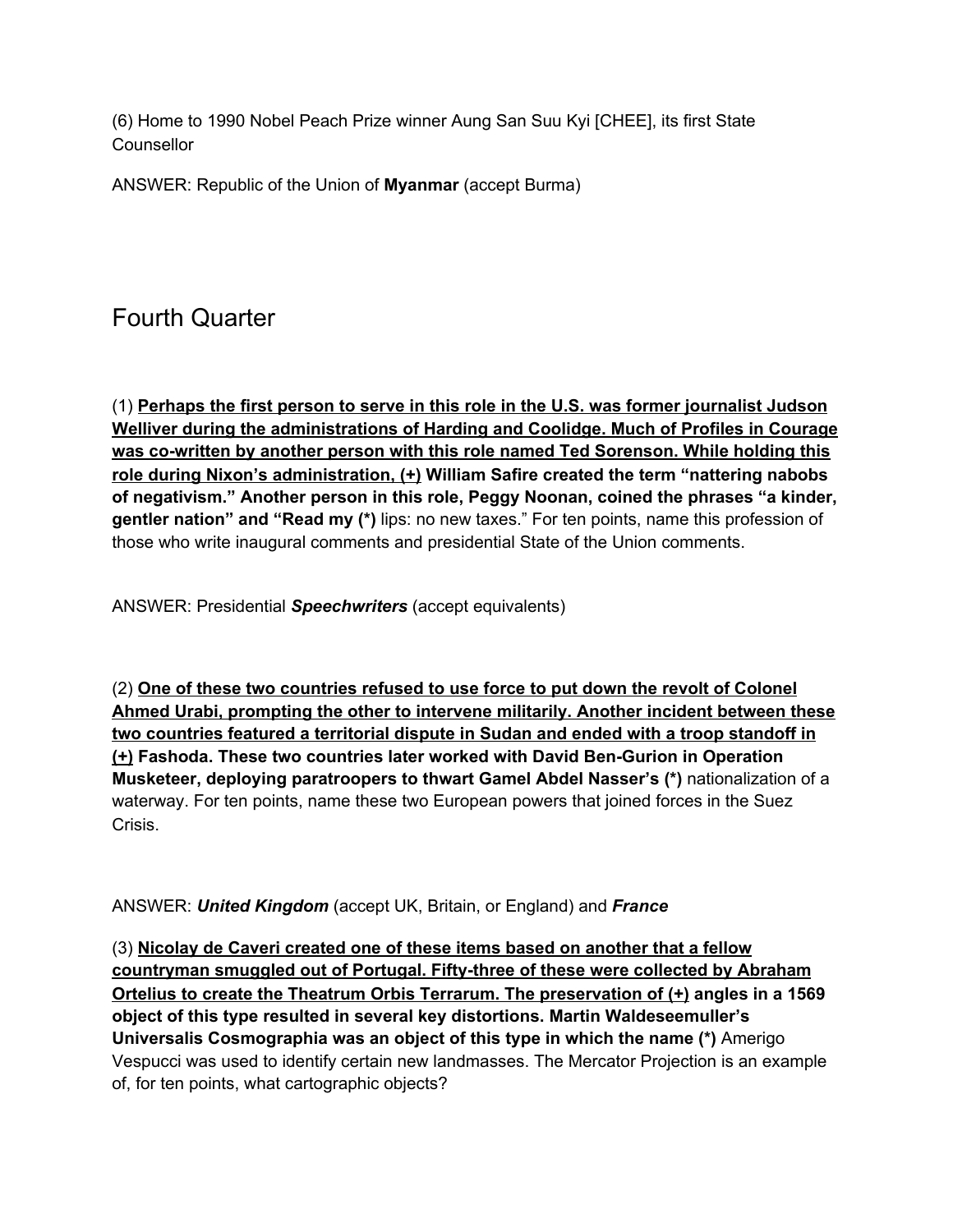(4) **In this decade, the Advanced Producers' Co-operatives were first established. In this decade, during the Lushan [loo-SHAN] Conference, General Peng Dehuai [pun duh-HWHY] was purged as part of the (+) Anti-Rightist Movement. A program named after a poem about the Warring States period began in this decade. Backyard steel production was part of a campaign launched in this decade that led to a (\*)** famine that killed millions. For ten points, name this decade that included China's Hundred Flowers Campaign and the Great Leap Forward.

ANSWER: *1950*s

(5) **This program was named by Abe Silverstein and was defended in a speech that stated things like it are done "not because they are easy, but because they are hard." This program received a major setback in 1967 after (+) Ed White, Roger Chaffee, and Gus Grissom were killed in an accident during a test. After the eleventh mission of this program landed in the Sea of (\*)** Tranquility, Neil Armstrong described his first step on the moon as "one small step for man, one giant leap for mankind." For ten points, name this NASA manned space program that took men to the moon.

ANSWER: *Apollo* program (prompt on "moon landing" or equivalents prior to being mentioned)

(6) **Max Eastman translated a three-volume history written by this man as well as a work in which this man claims that one leader is engaging in ineffective "zigzags" in economic policy. That work by this man accuses a rival of engaging in "Bonapartism" and is titled (+) The Revolution Betrayed. In one essay, this man claims that "the task of arming the revolution falls with all its weight upon the proletariat," which is in reference to his desire to maintain the (\*)** Red Army that he created. For ten points, name this Leftist Russian revolutionary whose assassination was ordered by Stalin.

ANSWER: Leon *Trotsky*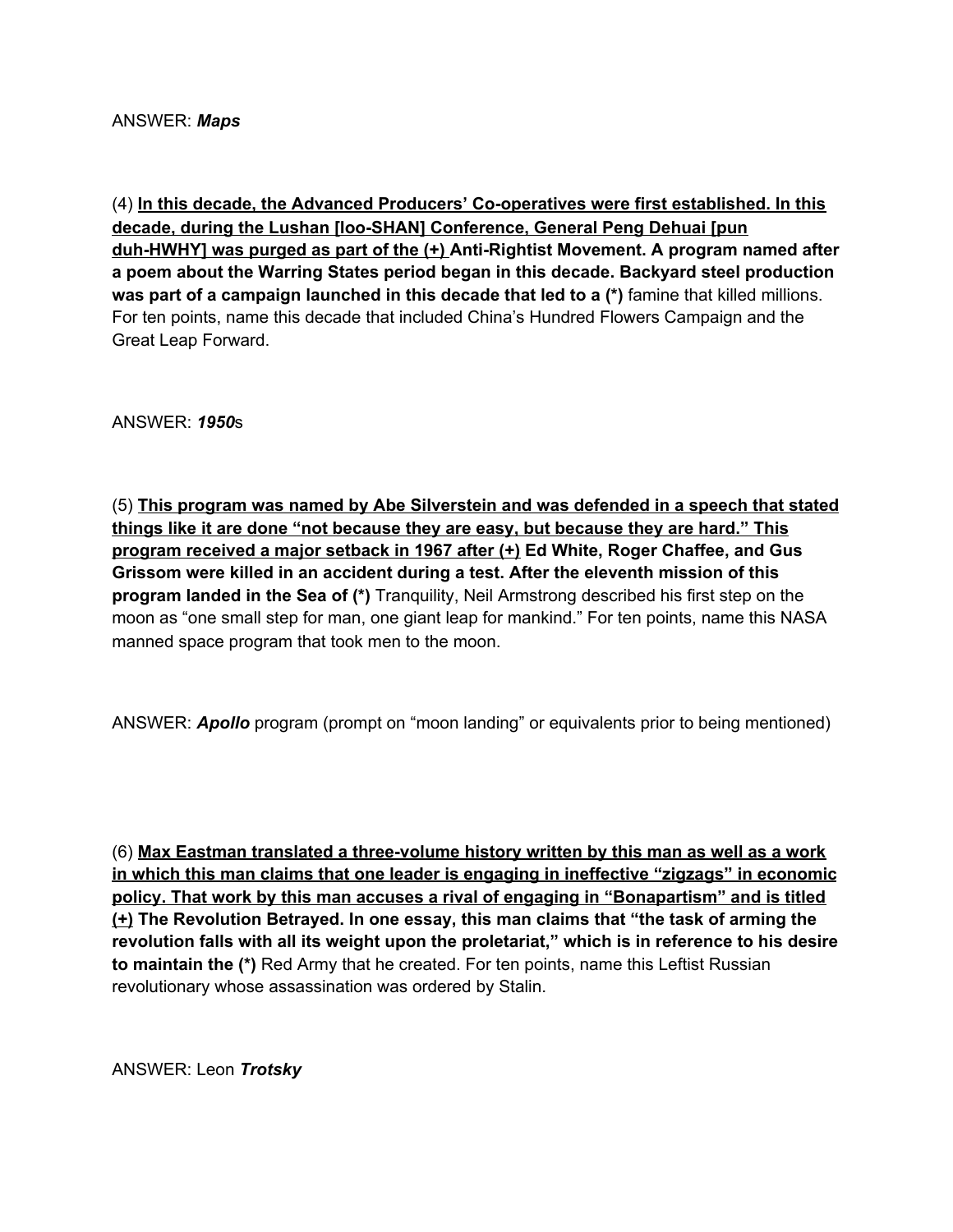(7) **The financial troubles behind the construction of this structure caused a scandal for a company created by Ferdinand de Lesseps and led to the Spooner Act. A namesake "Zone" for this structure was formed in a treaty between John Hay and Philippe-Jean (+) Bunau-Varilla. In a later treaty, Jimmy Carter agreed to give up control of this structure to a country led by Omar Torrijos. Many of those who built this structure suffered (\*)** Yellow Fever, but its construction allowed ships to bypass South America's Cape Horn. For ten points, name this structure that connects the Caribbean Sea and the Pacific through a Central American country.

ANSWER: *Panama Canal*

(8) **In a famous confrontation with Valerian Zorin, this man said, "I do not have your talent for obfuscation" and that this man would potentially wait for a "yes or no" answer "until (+) hell freezes over." This man was a member of a noted family including his father, the U.S. Vice President under Grover Cleveland. In 1949, this man succeeded Dwight Green as governor of Illinois before running in (\*)** two presidential elections as the Democratic nominee, losing both times to a World War Two five-star general. For ten points, name this politician who lost those elections to Dwight Eisenhower.

ANSWER: *Adlai* E(wing) *Stevenson* II

Extra Question

Only read if you need a backup or tiebreaker!

(1) **This location was purchased in 1901 by William and Annie Rogers duPont, whose daughter Marion founded an annual horse race held at this location. A slave born in this location attempted to engineer the largest slave escape in history in the (+) Pearl incident and wrote the first White House memoir. This birthplace of Paul Jennings was sold to Henry W. Moncure by the wife of the (\*)** fourth American president. For ten points, name this estate near Orange, Virginia, that James Madison named after a French resort city on the Mediterranean.